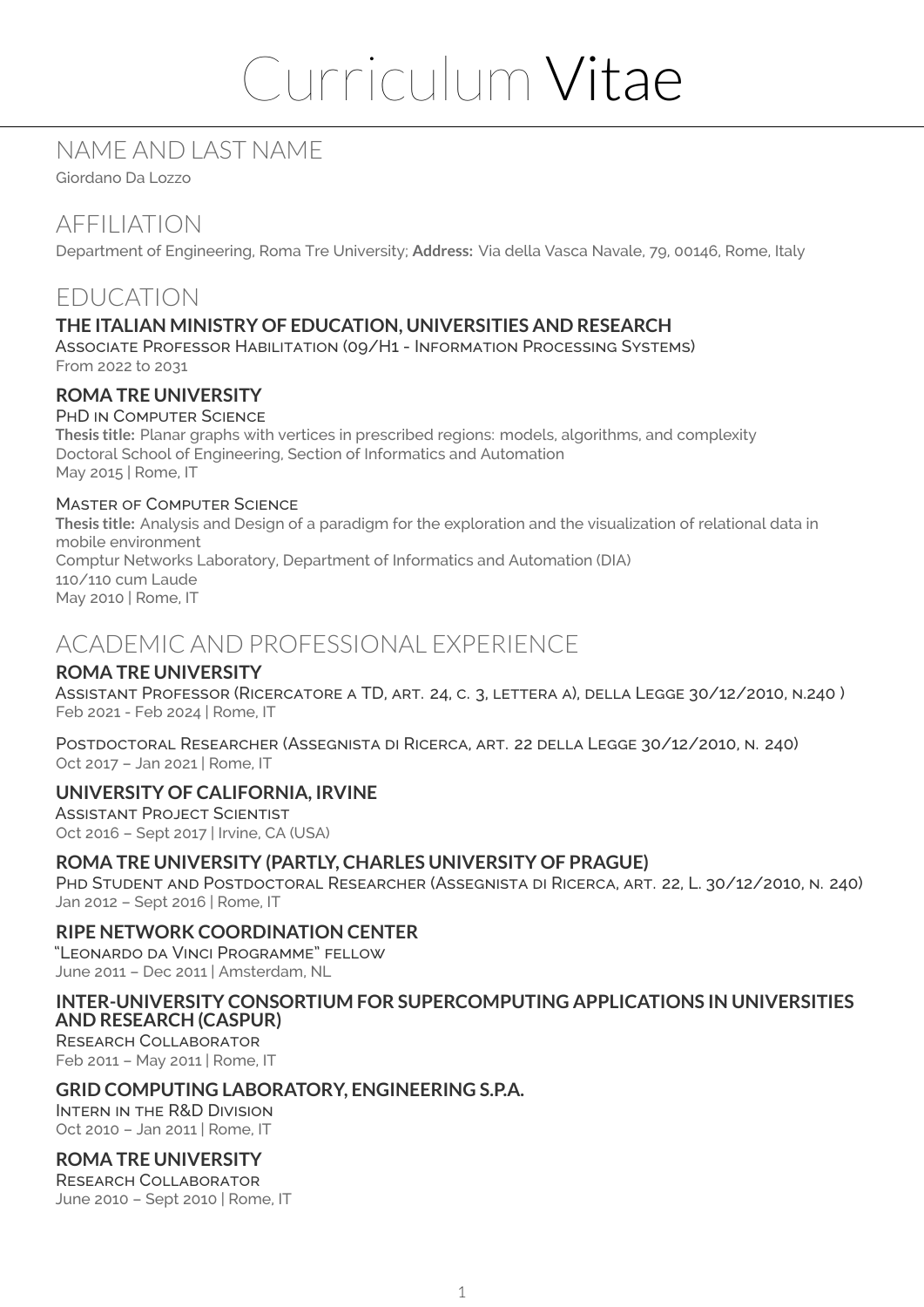# RESEARCH INTERESTS

My research interests are in Algorithm Engineering and Complexity, focused in particular on the theoretical questions arising from the **design and engineering of efficient algorithms for the analysis and visualization of networks**. The study of such questions has revealed to be central in modern, strategic, branches of Computer Science (and beyond) such as *Computer Networks*, *Data Science*, *Algorithmics for Big Data*, *Information Visualization*, *Digital Humanities*, *Social Network Analysis*, *Bioinformatics*, and many more.

Specifically, my primary area of research lies in *Graph Drawing*, a research field at the intersection of the areas of Computational Geometry, Combinatorial Optimization, Discrete Mathematics, and Graph Theory. Graph Drawing investigates algorithms and bounds to construct geometric and topological representations of graphs. My secondary area of research lies in *Computational Geometry* and *Graph Theory*. Computational Geometry is concerned with data structures and algorithms for solving problems exhibiting a geometric nature and with the numerical and computational issues related to the implementation of such algorithms. Applications of computational geometry include (but are not limited to) Robotics, Geographic Information Systems, Integrated Circuit Design, Computer-Aided Engineering, and Computer Vision. Graph Theory problems are concerned with the study of the properties of abstract graphs, both under the lenses of combinatorics and algorithmic complexity. Graph Theory finds applications in several areas of Science, including Computer Science, Physics, Chemistry, Biology, and Mathematics.

My research efforts revolve around the design and engineering of algorithms to construct representations of graphs with nice readability properties. I am deeply attracted by both combinatorial and geometric questions related to the representation of networks, especially those concerned with planarity and constrained graph embeddings in the plane and higher genus surfaces. I am involved in research projects exploring theoretical questions about the visualization of large and evolving networks, graph stories, big graphs and big data, graph databases, topological graph theory, visualizations for cybersecurity, knowledge graphs and knowledge representation, layouts of simultaneous and clustered networks, human-computerinteraction, contact and hybrid representations of real-world graphs.

## AWARDS

- 2019 Best Paper at IPEC 2019
- 2016 Best Paper at SOESEM 2016
- 2015 Best Poster at GD 2016
- 2011 Best MS thesis by AICA-Confindustria
- 2011 "Leonardo da Vinci Programme" Scholarship

## RESEARCH PROJECTS

| $2019 - 2021$ | AHeAD "efficient Algorithms for HArnessing networked Data"<br>Role 1: Work Package Leader | MIUR (PRIN17)    |
|---------------|-------------------------------------------------------------------------------------------|------------------|
|               | Role 2: Research associate, employed within the project                                   |                  |
| 2017 - 2019   | MODE "MOrphing graph Drawings Efficiently"                                                | MIUR (PRIN15)    |
|               | Role: Participant                                                                         |                  |
| 2017 - 2019   | MIUR-DAAD JMP N° 34120 "Algorithms and Models for Hybrid Repres-                          | MIUR-DAAD Joint  |
|               | entations of Locally-Dense Large Networks"                                                | Mobility Program |
|               | Role: Participant                                                                         |                  |
| $2016 - 2017$ | STAC "The Space/Time Analysis for Cybersecurity program"                                  | U.S. DARPA       |
|               | <b>Role:</b> Assistant project scientist, employed within the project                     |                  |
| 2014 - 2016   | AMANDA "Algorithmics for MAssive and Networked DAta"                                      | MIUR (PRIN12)    |
|               | <b>Role:</b> Research associate, employed within the project                              |                  |
| 2012 - 2014   | LEONE "From global measurements to local management"                                      | EU FP7 STREP     |
|               | <b>Role:</b> Research associate, employed within the project                              |                  |
| $2010 - 2013$ | GraDr "Graph Drawing and Representation"                                                  | EuroGIGA         |
|               | Role: Participant                                                                         |                  |
| $2010 - 2012$ | AlgoDEEP "Algorithmic challenges for Data-intensivE processing on Emer-                   | MIUR (PRINO8)    |
|               | ging computing Platforms"                                                                 |                  |
|               | Role: Participant                                                                         |                  |

# RELEVANT ROLES IN PROJECTS OF NATIONAL INTEREST

• Work Package Leader of the WP2: "Engineering new algorithms for social networks" for Project AHeAD "efficient Algorithms for HArnessing networked Data" **(MIUR PRIN 2017)**.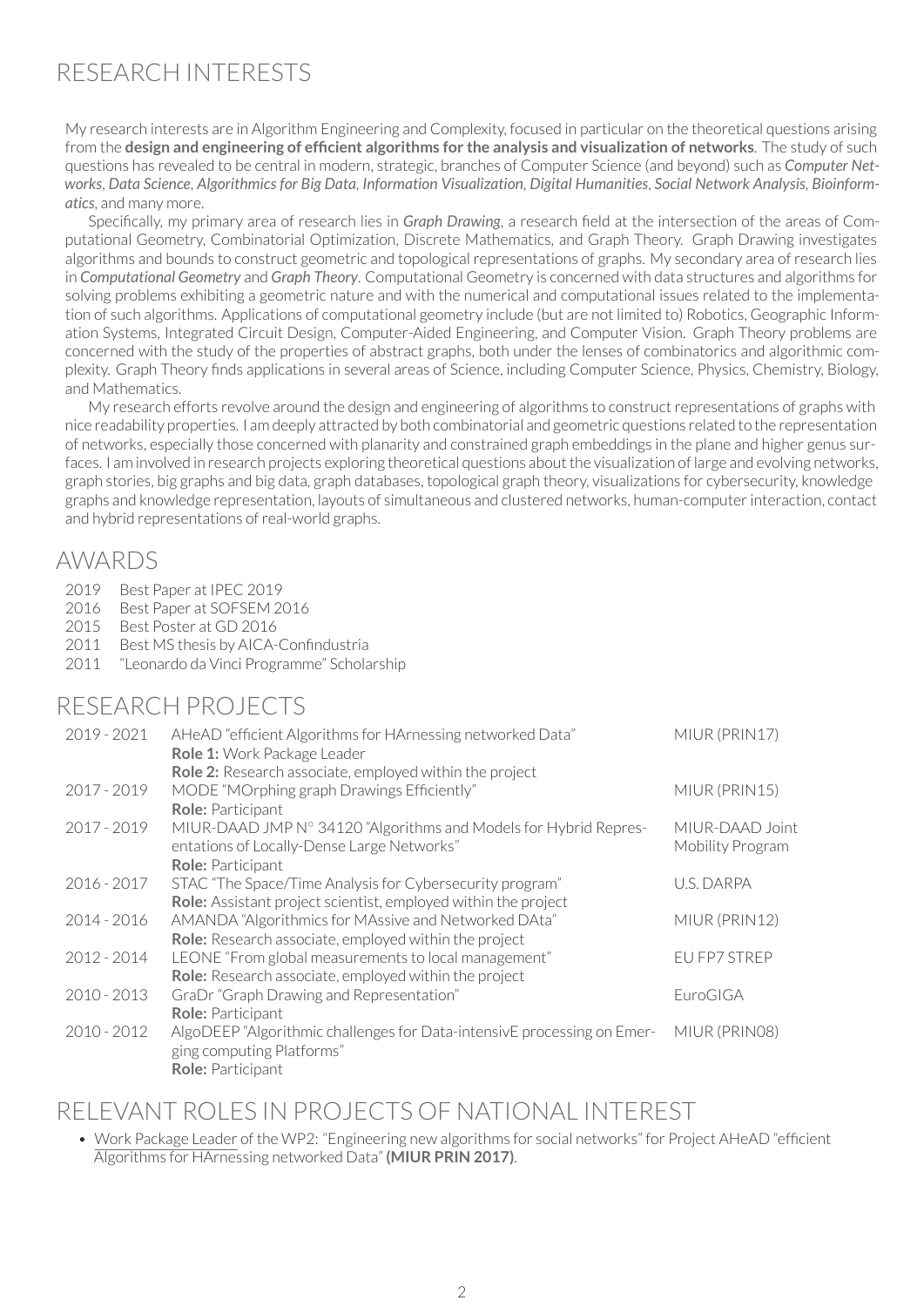#### RESEARCH STAYS

|          | Sept 2016-Sept 2017 UC Irvine (Full-time Assistant Project Scientist - Step III) | California |
|----------|----------------------------------------------------------------------------------|------------|
| Dec 2019 | Universität Tübingen (Visiting scholar fellow)                                   | Germany    |
| Jul 2018 | Universität Tübingen (Visiting researcher)                                       | Germany    |
| Mar 2017 | Universität Tübingen (Visiting researcher)                                       | Germany    |
| Mar 2017 | Technische Universiteit Eindhoven (Visiting researcher)                          | The Neth   |
| Nov 2014 | Karlsruhe Institute of Technology (Visiting researcher)                          | Germany    |
|          | Oct 2013 - Feb 2014 Charles University of Prague (Research fellow)               | Czech Re   |
|          | Jun 2011 - Jan 2012 RIPE Network Coordination Center (Research fellow)           | The Neth   |
|          |                                                                                  |            |

California, USA<br>Germany The Netherlands<br>Germany Czech Republic The Netherlands

# TEACHING EXPERIENCE

#### **PHD COURSES**

| 2021 | Co-teacher   | Algorithmic Tools for Massive Network Analytics (16 hours)           |
|------|--------------|----------------------------------------------------------------------|
|      |              | <b>website:</b> https://sites.google.com/view/algtools               |
| 2020 | Main teacher | Algorithms for Big Data (10 hours)                                   |
|      |              | <b>website:</b> https://uniroma3.gitlab.io/compunet/gd/abd-phdcourse |
|      |              |                                                                      |

#### **MASTER'S COURSES**

| 2021-2022                 | Teacher                      | Algorithms for Big Data (2 CFU/6 CFU)                   |
|---------------------------|------------------------------|---------------------------------------------------------|
| 2020-2021                 | Teacher                      | Algorithms for Big Data (2 CFU/6 CFU)                   |
| 2019-2020                 | Lecturer & Teaching Assitant | Theoretical Computer Science I and II                   |
| 2019-2020                 | Lecturer & Teaching Assitant | Information Visualization                               |
| 2018-2019                 | Lecturer & Teaching Assitant | Theoretical Computer Science I and II                   |
| 2018-2019                 | Lecturer & Teaching Assitant | Information Visualization                               |
| 2017-2018                 | Lecturer & Teaching Assitant | Theoretical Computer Science I and II                   |
| 2015-2016                 | Lecturer & Teaching Assitant | Theoretical Computer Science I and II                   |
| 2015-2016                 | Lecturer & Teaching Assitant | Information Visualization                               |
| 2014-2015                 | Lecturer & Teaching Assitant | Information Visualization                               |
| 2013-2014                 | Lecturer & Teaching Assitant | Information Visualization                               |
| <b>BACHELOR'S COURSES</b> |                              |                                                         |
| 2021-2022                 | Teacher                      | Elements of Computer Science and Linear Algebra (9 CFU) |

| - 2021–2022 | Teacher i                    | Elements of Computer Science and Linear Algebra (9 CFU) |
|-------------|------------------------------|---------------------------------------------------------|
| 2020-2021   | Teacher                      | Elements of Computer Science and Linear Algebra (9 CFU) |
| 2019-2020   | Lecturer & Teaching Assitant | Fundations of Computer Science                          |
| 2018-2019   | Lecturer & Teaching Assitant | Fundations of Computer Science                          |
| 2017-2018   | Lecturer & Teaching Assitant | Fundations of Computer Science                          |
|             |                              |                                                         |

# UNIVERSITY SERVICE

| $2021-$<br>present | Member of the Faculty Committee of the XXXVII cycle ("XXXVII<br>ciclo") of the PhD program in Computer and Automation Engineer- | Roma Tre University |
|--------------------|---------------------------------------------------------------------------------------------------------------------------------|---------------------|
|                    | Ing                                                                                                                             |                     |
| $2021-$            | Member of the Faculty Committee of the Bachelor's/Master's de-                                                                  | Roma Tre University |
| present            | gree program in Computer and Automation Engineering                                                                             |                     |
| $2021-$            | Member of the Faculty Committee of the Bachelor's degree pro-                                                                   | Roma Tre University |
| present            | gram in Marine Technologies Engineering                                                                                         |                     |

# (CO-)SUPERVISED STUDENTS

| 2020 | Fabrizio Grosso    | Algorithms for the Visualization of Graphs on a Stream     |
|------|--------------------|------------------------------------------------------------|
| 2015 | Francesco Elefante | Design of a Visualization System for Geo-referenced Graphs |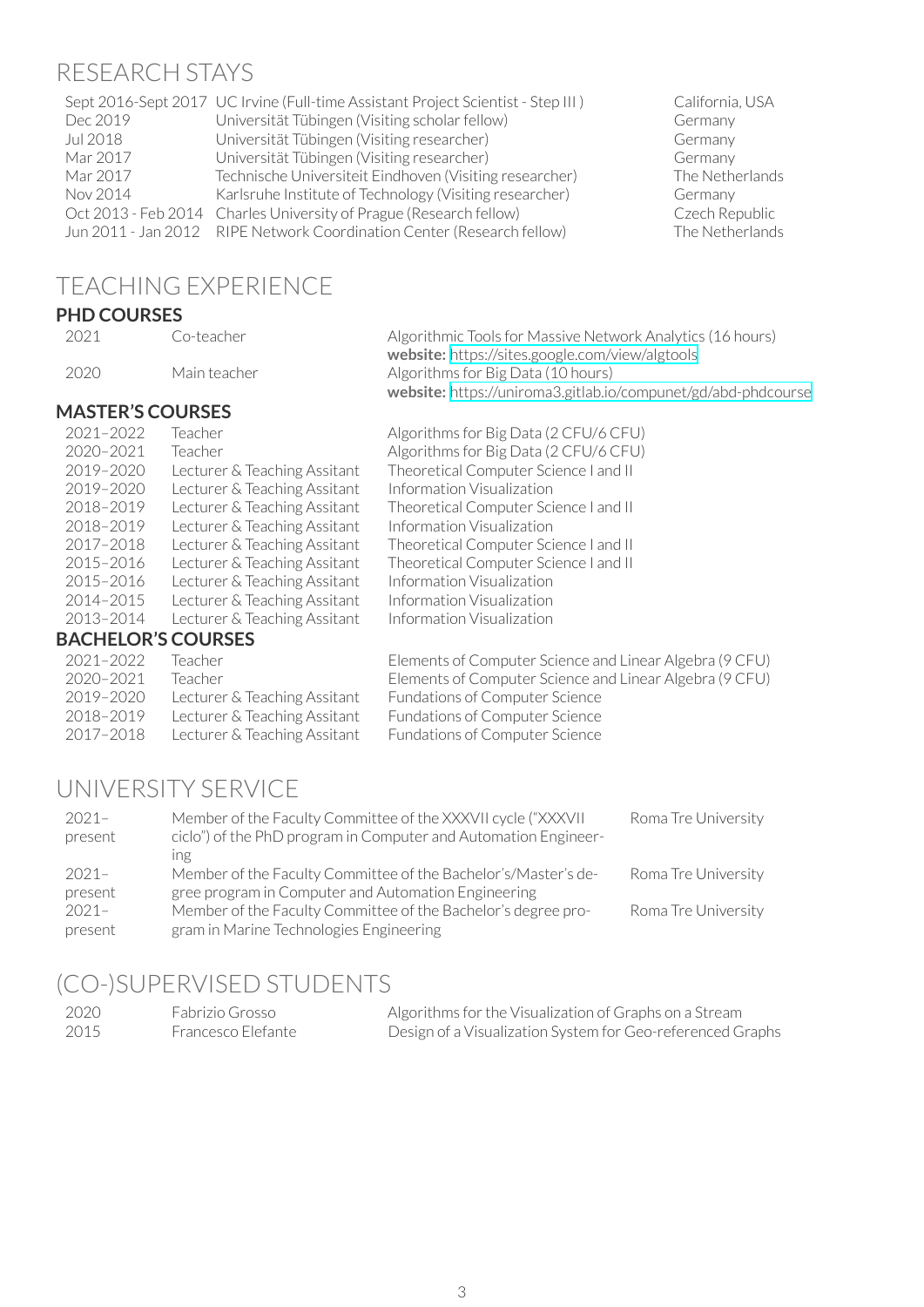#### JOURNAL EDITORSHIP

2021 Guest editors: G. Da Lozzo and P. Kindermann Special Issue on "Parameterized and Approximation Algorithms in Graph Drawing" of the Journal of Graph Algorithms and Applications (JGAA) Call for papers: https://jgaa.info/docs/cfp-param-algo.pdf

# WORKSHOP ORGANIZATION

| 31 Sept, 2021 – 5 | Co-organized with | Summer Workshop on Graph Drawing (SWGD 2021)                         |
|-------------------|-------------------|----------------------------------------------------------------------|
| Aug 2021          | Patrignani M. and | <b>website:</b> http://www.dia.uniroma3.it/ $\sim$ dalozzo/SWGD2021/ |
|                   | Frati F.          | Location: Castiglione del Lago, PG, Italy                            |

# SERVICE TO THE COMMUNITY

### **PROGRAM COMMITTEES**

| 2022  | 34th Canadian Conference on Computational Geometry (CCCG 2022)                  |
|-------|---------------------------------------------------------------------------------|
| 2022  | 38th European Workshop on Computational Geometry (EuroCG 2022)                  |
| -2021 | 16th International Symposium on Algorithms and Data Structures (WADS'21)        |
| 2019  | 27th International Symposium on Graph Drawing and Network Visualization (GD'19) |
| 2017  | 25th International Symposium on Graph Drawing and Network Visualization (GD'17) |
|       |                                                                                 |

#### **REFEREE WORK**

Project Funding: Czech Science Foundation (GA CR)

| Journals:    | ACM Transactions on Algorithms (TALG), Algorithmica, Theoretical Computer Science (TCS),   |
|--------------|--------------------------------------------------------------------------------------------|
|              | Journal of Graph Algorithms and Applications (JGAA), Journal of Visual Languages & Comput- |
|              | ing (JVLC), and Computational Geometry: Theory and Applications (CGTA)                     |
| Conferences: | European Symposium on Algorithms (ESA), Symposium on Computational Geometry                |
|              | (SoCG), International Symposium on Graph Drawing & Network Visualization (GD),             |
|              | International Symposium on Algorithms and Computation (ISAAC), European Work-              |
|              | shop on Computational Geometry (EuroCG), Canadian Conference on Computa-                   |
|              | tional Geometry (CCCG), International Conference on Algorithms and Discrete Ap-            |
|              | plied Mathematics (CALDAM), and and Symposium on Experimental Algorithms (SEA).            |
|              | Editions: CCCG 2022, EuroCG 2022, WADS 2021, GD 2020, ESA 2020 (Track A), EuroCG           |
|              | 2020, ESA 2019 (Track A), GD 2018, SoCG 2018, GD 2012, ISAAC 2017, EuroCG 2017,            |
|              | CIAC 2017, ISAAC 2016, GD 2016, CALDAM 2016, GD 2015, CALDAM 2015, ISAAC 2014,             |
|              | GD 2014, ESA 2014 (Track A), WALCOM 2014, GD 2013, and SEA 2013.                           |

# INVITATION-ONLY WORKSHOPS

| Mar 2022<br>Sep 2021<br>Feb 2021<br>Mar 2021<br>Feb 2019<br>Mar 2019<br>Mar 2019 | Bertinoro Workshop on Graph Drawing (BWGD'22)<br>Summer Workshop on Graph Drawing (SWGD '21)<br>Dagstuhl Seminar "Parameterized Complexity in Graph Drawing"<br>Bertinoro Workshop on Graph Drawing (BWGD'21)<br>Workshop on Graph and Network Visualization (GNV'2019)<br>Bertinoro Workshop on Graph Drawing (BWGD'19)<br>Dagstuhl Seminar "Beyond-Planar Graphs: Algorithmics and Combin-<br>atorics" | Bertinoro, IT<br>Castiglione del Lago, IT<br>Dagstuhl, DE<br>Bertinoro, IT<br>Heiligkreuztal, DE<br>Bertinoro. IT<br>Dagstuhl, DE |
|----------------------------------------------------------------------------------|----------------------------------------------------------------------------------------------------------------------------------------------------------------------------------------------------------------------------------------------------------------------------------------------------------------------------------------------------------------------------------------------------------|-----------------------------------------------------------------------------------------------------------------------------------|
| Jul 2018                                                                         | Workshop on Graph and Network Visualization (GNV'2018)                                                                                                                                                                                                                                                                                                                                                   | Heiligkreuztal, DE                                                                                                                |
| Mar 2018                                                                         | Bertinoro Workshop on Graph Drawing (BWGD'18)                                                                                                                                                                                                                                                                                                                                                            | Bertinoro, IT                                                                                                                     |
| Jun 2017                                                                         | MRC Conference on Beyond Planarity: Crossing Numbers of Graphs                                                                                                                                                                                                                                                                                                                                           | Snowbird, UT USA                                                                                                                  |
| Mar 2017                                                                         | Bertinoro Workshop on Graph Drawing (BWGD'17)                                                                                                                                                                                                                                                                                                                                                            | Bertinoro, IT                                                                                                                     |
| Nov 2016                                                                         | Dagstuhl Seminar "Beyond-Planar Graphs: Algorithmics and Combin-                                                                                                                                                                                                                                                                                                                                         | Dagstuhl, DE                                                                                                                      |
| Mar 2016<br>Mar 2015<br>Mar 2014<br>Mar 2013                                     | atorics"<br>Bertinoro Workshop on Graph Drawing (BWGD'16)<br>Bertinoro Workshop on Graph Drawing (BWGD'15)<br>Bertinoro Workshop on Graph Drawing (BWGD'14)<br>Bertinoro Workshop on Graph Drawing (BWGD'13)                                                                                                                                                                                             | Bertinoro, IT<br>Bertinoro, IT<br>Bertinoro, IT<br>Bertinoro. IT                                                                  |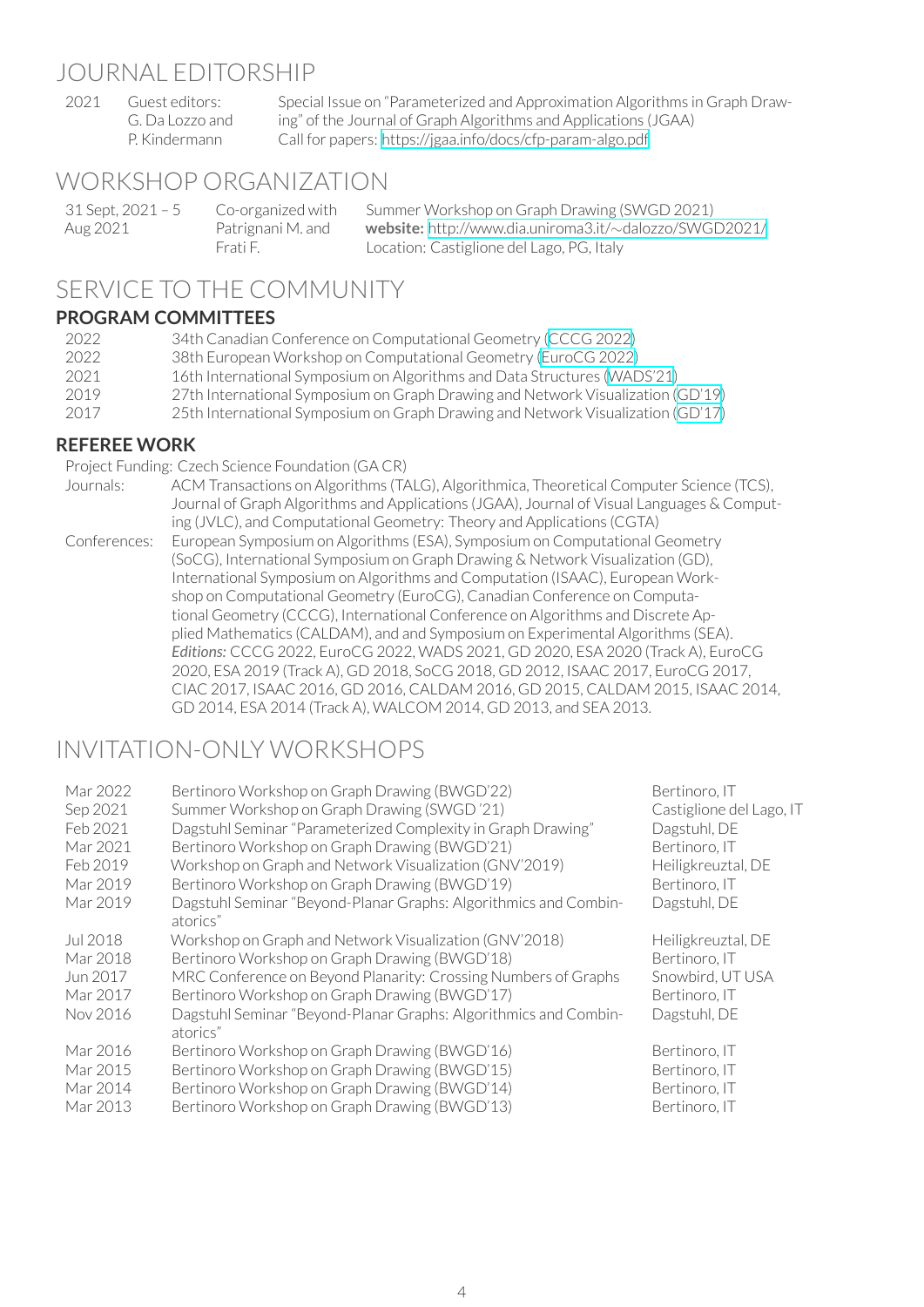| 2021      | How to draw a graph: a gentle introduction to Graph Drawing                           | LUISS University,<br>Rome, IT |
|-----------|---------------------------------------------------------------------------------------|-------------------------------|
|           | <b>CONFERENCE TALKS</b>                                                               |                               |
| SODA'21   | 2-Level Quasi-Planarity or How Caterpillars Climb (SPQR-)Trees                        | Alexandria, VA, USA           |
| COCOON'20 | On the Area Requirements of Planar Greedy Drawings<br>of Triconnected Planar Graphs   | Atlanta, GA, USA              |
| GD'19     | Graph Stories in Small Area                                                           | Prague, CZ                    |
| IWOCA'19  | Reaching 3-Connectivity via Edge-edge Additions                                       | Pisa, IT                      |
| ISAAC'18  | Approximation Algorithms for Facial Cycles in Planar Embeddings                       | Jiaoxi, TW                    |
| GD'16     | Beyond Level Planarity                                                                | Athens, GR                    |
| GD'15     | Intersection-Link Representations of Graphs                                           | Los Angeles, CA               |
| GD'15     | On the Relationship between Map Graphs and Clique Planar Graphs                       | Los Angeles, CA               |
| CIAC'15   | Planarity of Streamed Graphs                                                          | Paris, FR                     |
| ISAAC'14  | Planar Embeddings with Small and Uniform Faces                                        | Jeonju, KR                    |
| GD'14     | The Importance of Being Proper (In Clustered-Level Planarity and T-Level<br>Planarity | Würzburg, DE                  |
| ICGT'14   | SEFE = C-Planarity?                                                                   | Grenoble, FR                  |

GD'13 Drawing Non-planar Graphs with Crossing-free Subgraphs Bordeaux, FR<br>WIV'12 Visual discovery of the correlation between BGP routing and round-trip Boston, MA Visual discovery of the correlation between BGP routing and round-trip delay active measurements Boston, MA

# ATTENDED PH.D. SCHOOLS AND DOCTORAL COURSES

| Sept 2018 | Recent trends in Graph Drawing and Network Visualization" (taught by<br>Patrizio Angelini, David Auber, Anna Lubiw, Hans-Jörg Schulz)                                                                      | Barcelona, ES   |
|-----------|------------------------------------------------------------------------------------------------------------------------------------------------------------------------------------------------------------|-----------------|
| Sept 2014 | EuroGIGA PhD School: "Recent Trends in Graph Drawing - Curves,<br>Crossings, and Constraints" (taught by David Eppstein, Fabrizio Frati,<br>Stephen Kobourov, Maarten Löffler, Ignaz Rutter, André Schulz) | Würzburg, DE    |
| June 2013 | Computational Geometry and Graph Drawing (taught by Alexander Wolf<br>and Maurizio Patrignani)                                                                                                             | Rome, IT        |
| Nov 2013  | The Tutte Polynomial (taught by Jaroslav Nesetril and Andrew Goodall)                                                                                                                                      | Prague, CZ      |
| Jul 2013  | Algorithmic Graph Theory (taught by Flavia Bonomo)                                                                                                                                                         | Rome, Italy     |
| Feb 2013  | Readings in Network Visualization (taught by Giuseppe Di Battista and<br>Ioannis G. Tollis)                                                                                                                | Rome, IT        |
| Oct 2012  | EuroGIGA Fall School 2012: "Graph- and GeoVisualization" (taught by<br>Maurizio Patrignani, Martin Nöllenburg, Christophe Hurter, Jan-Henrik<br>Haunert)                                                   | Würzburg, DE    |
| Aug 2012  | 13th Max Planck Advanced Course on the Foundations of Computer Sci-<br>ence (taught by Luca Trevisan, Berthold Vöcking, Avi Wigderson)                                                                     | Saarbrücken, DE |

# COMPUTER SKILLS

| DBMS and query languages<br>Front-end and visualization                                               | DB2, PostgresSQL, MySQL, HSQLDB, SQLite, FQL, XQuery, XPath<br>JavaScript libraries (D3.js, Vue, Angular, React, jQuery, Raphäel, Paper.js), Node.js<br>sever platform (Express, Socket.IO, Redis.IO), SVG, HTML5 Canvas, OpenGL,<br>OpenGL ES, WebGL (Three.js)                                                                                              |
|-------------------------------------------------------------------------------------------------------|---------------------------------------------------------------------------------------------------------------------------------------------------------------------------------------------------------------------------------------------------------------------------------------------------------------------------------------------------------------|
| Programming languages                                                                                 | Java, J2EE (Jsp, Servlet), C, Objective-C, Python, PLaSM, MATLAB, JavaScript,<br>TypeScript, Bash scripting, Turbo Pascal, Prolog, Golog, OCaml                                                                                                                                                                                                               |
| Operating systems<br>Cloud technologies systems<br>Libraries for concurrent programming<br>Frameworks | Mac OS X, GNU/Linux distributions, MS Windows, Android OS, iOS<br>Google App Engine, Microsoft Windows Azure, force.com<br>POSIX Threads Programming, java.util.concurrent<br>NetworkX, NumPySciPy, Pandas, Java Plugin Framework (JPF), Apache Struts,<br>Google Android SDK, Java Swing, Socket Programming, Facebook Graph API,<br>Google Social Graph API |
| Markup and typesetting                                                                                | ATEX2, BIBTEX2, Markdown, Gnuplot                                                                                                                                                                                                                                                                                                                             |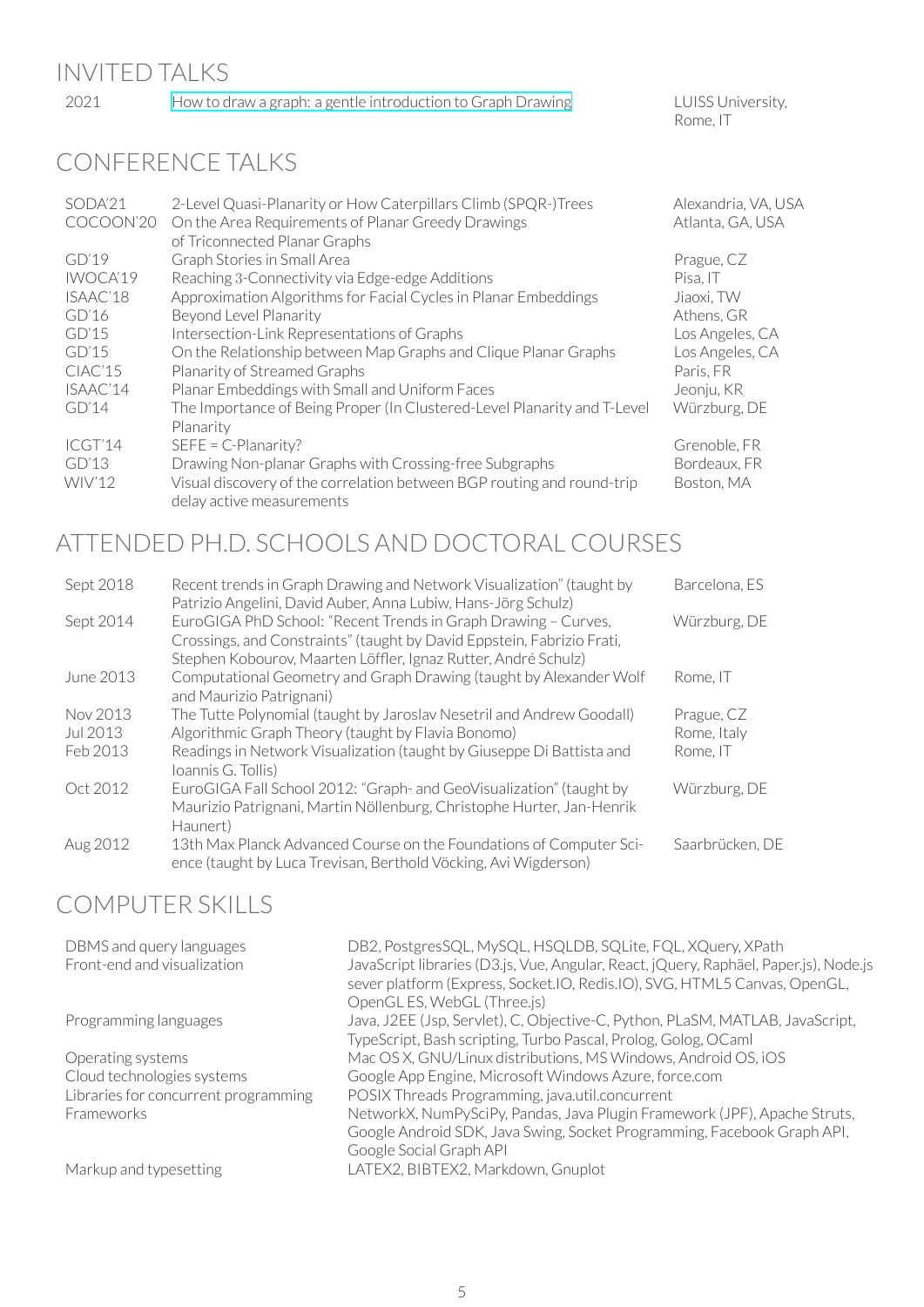# List of Publications

http://www.dia.uniroma3.it/~dalozzo giordano.dalozzo@uniroma3.it

#### **Links to Bibliographic Information**

| $\bullet$ | Orcid    | http://orcid.org/0000-0003-2396-5174                                                    |
|-----------|----------|-----------------------------------------------------------------------------------------|
| M.        | DBI P    | https://dblp.uni-trier.de/pers/hd/l/Lozzo:Giordano_Da                                   |
|           |          | <sup>T</sup> Google Scholar http://scholar.google.com/citations?user=2f0iSvUAAAAJ&hl=en |
| $\bullet$ | Homepage | http://www.dia.uniroma3.it/~dalozzo                                                     |

#### **Metrics Overview**

| Documents: 71<br>Citations:<br>H-index: | 557<br>13 | [source: Google Scholar - Dec 05, 2021]<br>[source: Google Scholar - Dec 05, 2021] |
|-----------------------------------------|-----------|------------------------------------------------------------------------------------|
| $i10$ -index:                           | 19        | [source: Google Scholar - Dec 05, 2021]                                            |

#### **PhD thesis and Book Chapters**

- [1] Patrizio Angelini and Giordano Da Lozzo. Beyond clustered planar graphs. In Seok-Hee Hong and Takeshi Tokuyama, editors, Beyond Planar Graphs, Communications of NII Shonan Meetings, pages 211–235. Springer, 2020.
- [2] Giordano Da Lozzo. Planar Graphs with Vertices in Prescribed Regions: models, algorithms, and complexity. PhD thesis, Universita' degli Studi di Roma "Roma Tre", Dottorato di Ricerca in Ingegneria, Sezione Informatica ed Automazione, XXVII Ciclo, 2015.

#### **Refereed Journal Articles**

- [3] Fidel Barrera-Cruz, Manuel Borrazzo, Giordano Da Lozzo, Giuseppe Di Battista, Fabrizio Frati, Maurizio Patrignani, and Vincenzo Roselli. How to morph a tree on a small grid. Discrete and Computational Geometry, 2021. To Appear.
- [4] Giordano Da Lozzo, David Eppstein, Michael T. Goodrich, and Siddharth Gupta. C-planarity testing of embedded clustered graphs with bounded dual carving-width. Algorithmica, 83(8):2471–2502, 2021.
- [5] Giordano Da Lozzo, Giuseppe Di Battista, Fabrizio Frati, Maurizio Patrignani, and Vincenzo Roselli. Upward planar morphs. Algorithmica, 82(10):2985–3017, 2020.
- [6] Giordano Da Lozzo, Giuseppe Di Battista, and Fabrizio Frati. Extending upward planar graph drawings. Comput. Geom., 91:101668, 2020.
- [7] Giordano Da Lozzo, Anthony D'Angelo, and Fabrizio Frati. On planar greedy drawings of 3-connected planar graphs. Discret. Comput. Geom., 63(1):114–157, 2020.
- [8] Patrizio Angelini, Michael A. Bekos, Franz J. Brandenburg, Giordano Da Lozzo, Giuseppe Di Battista, Walter Didimo, Michael Hoffmann, Giuseppe Liotta, Fabrizio Montecchiani, Ignaz Rutter, and Csaba D. Tóth. Simple k-planar graphs are simple ((k+1)quasiplanar. J. Comb. Theory, Ser. B, 142:1–35, 2020.
- [9] Patrizio Angelini and Giordano Da Lozzo. Clustered planarity with pipes. Algorithmica, 81(6):2484–2526, 2019.
- [10] Giordano Da Lozzo and Ignaz Rutter. Planarity of streamed graphs. Theor. Comput. Sci., 799:1–21, 2019.
- [11] Patrizio Angelini, Giordano Da Lozzo, Giuseppe Di Battista, Fabrizio Frati, Maurizio Patrignani, and Ignaz Rutter. Beyond level planarity: Cyclic, torus, and simultaneous level planarity. Theor. Comput. Sci., 804:161–170, 2020.
- [12] Manuel Borrazzo, Giordano Da Lozzo, Giuseppe Di Battista, Fabrizio Frati, and Maurizio Patrignani. Graph stories in small area. J. Graph Algorithms Appl., 24(3):269–292, 2020.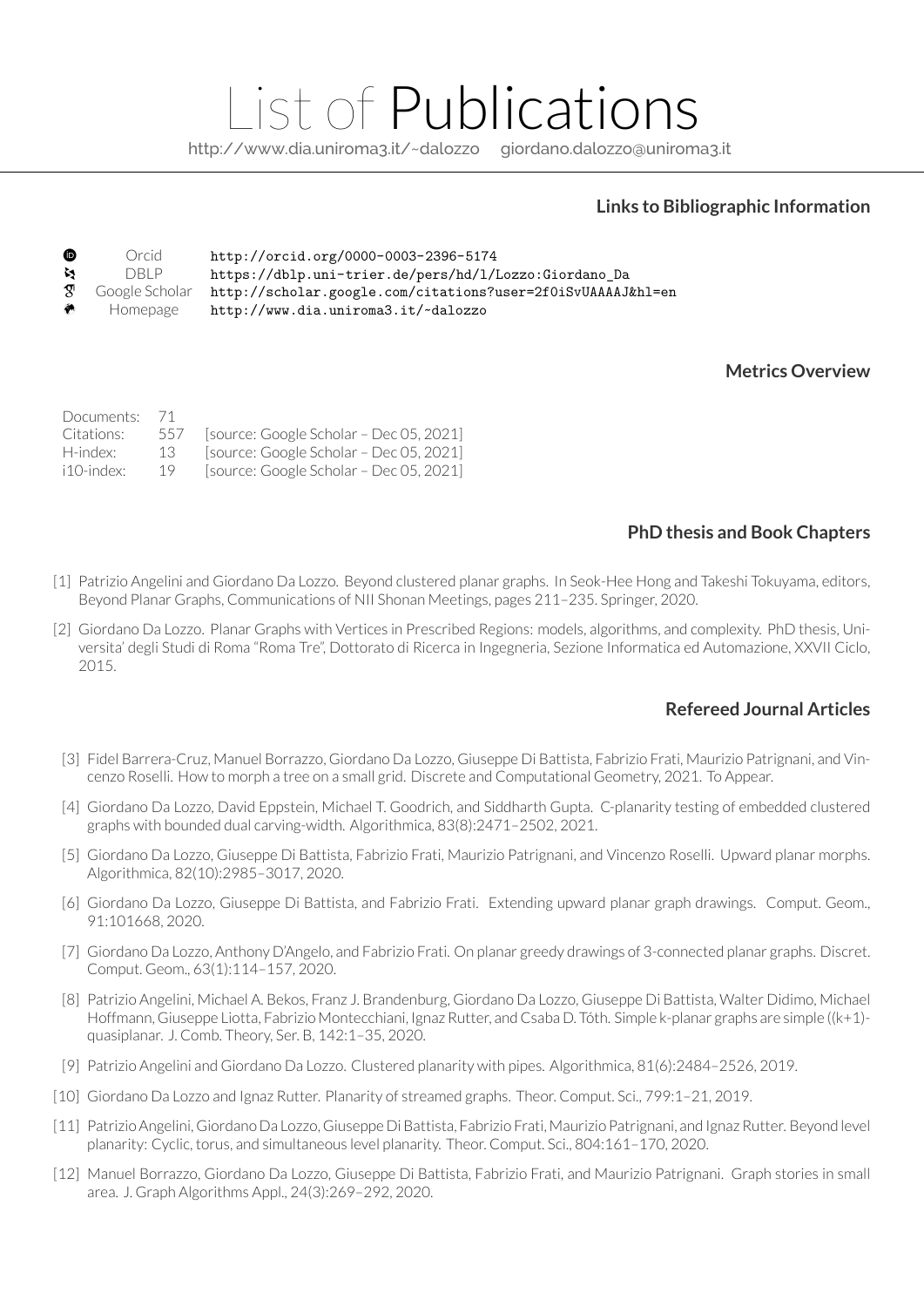- [13] Robin Anderson, Shuliang Bai, Fidel Barrera-Cruz, Éva Czabarka, Giordano Da Lozzo, Natalie L. F. Hobson, Jephian C.-H. Lin, Austin Mohr, Heather C. Smith, László A. Székely, and Hays Whitlatch. Analogies between the crossing number and the tangle crossing number. Electr. J. Comb., 25(4):P4.24, 2018.
- [14] Patrizio Angelini, Giordano Da Lozzo, Marco Di Bartolomeo, Valentino Di Donato, Maurizio Patrignani, Vincenzo Roselli, and Ioannis G. Tollis. Algorithms and bounds for L-drawings of directed graphs. Int. J. Found. Comput. Sci., 29(4):461–480, 2018.
- [15] Patrizio Angelini and Giordano Da Lozzo. 3-coloring arrangements of line segments with 4 slopes is hard. Inf. Process. Lett., 137:47–50, 2018.
- [16] Giordano Da Lozzo, Giuseppe Di Battista, Fabrizio Frati, and Maurizio Patrignani. Computing nodetrix representations of clustered graphs. J. Graph Algorithms Appl., 22(2):139–176, 2018.
- [17] Giordano Da Lozzo, Vida Dujmovic, Fabrizio Frati, Tamara Mchedlidze, and Vincenzo Roselli. Drawing planar graphs with many collinear vertices. JoCG, 9(1):94–130, 2018.
- [18] Patrizio Angelini, Giordano Da Lozzo, Giuseppe Di Battista, Valentino Di Donato, Philipp Kindermann, Günter Rote, and Ignaz Rutter. Windrose planarity: Embedding graphs with direction-constrained edges. ACM Trans.Algorithms, 14(4):54:1–54:24, 2018.
- [19] Soroush Alamdari, Patrizio Angelini, Fidel Barrera-Cruz, Timothy M. Chan, Giordano Da Lozzo, Giuseppe Di Battista, Fabrizio Frati, Penny Haxell, Anna Lubiw, Maurizio Patrignani, Vincenzo Roselli, Sahil Singla, and Bryan T. Wilkinson. How to morph planar graph drawings. SIAM J. Comput., 46(2):824–852, 2017.
- [20] Patrizio Angelini, Giordano Da Lozzo, Giuseppe Di Battista, and Fabrizio Frati. Strip planarity testing for embedded planar graphs. Algorithmica, 77(4):1022–1059, 2017.
- [21] Patrizio Angelini, Giordano Da Lozzo, Giuseppe Di Battista, Fabrizio Frati, Maurizio Patrignani, and Ignaz Rutter. Intersectionlink representations of graphs. Journal of Graph Algorithms and Applications, 21(4):731–755, 2017.
- [22] Patrizio Angelini and Giordano Da Lozzo. SEFE = c-planarity? The Computer Journal, 59(12):1831–1838, 2016.
- [23] Patrizio Angelini, Carla Binucci, Giordano Da Lozzo, Walter Didimo, Luca Grilli, Fabrizio Montecchiani, Maurizio Patrignani, and Ioannis Tollis. Algorithms and bounds for drawing non-planar graphs with crossing-free subgraphs. Computational Geometry: Theory and Applications, 50:34–48, 2015.
- [24] Patrizio Angelini, Giordano Da Lozzo, Giuseppe Di Battista, Fabrizio Frati, Maurizio Patrignani, and Vincenzo Roselli. Relaxing the constraints of clustered planarity. Computational Geometry: Theory and Applications, 48(2):42–75, 2015.
- [25] Patrizio Angelini, Giordano Da Lozzo, Giuseppe Di Battista, Fabrizio Frati, and Vincenzo Roselli. The importance of being proper: (in clustered-level planarity and t-level planarity). Theoretical Computer Science, 571:1–9, 2015.
- [26] Patrizio Angelini, Giordano Da Lozzo, and Daniel Neuwirth. Advancements on SEFE and partitioned book embedding problems. Theoretical Computer Science, 575:71–89, 2015.
- [27] Giordano Da Lozzo, Giuseppe Di Battista, and Claudio Squarcella. Visual discovery of the correlation between BGP routing and round-trip delay active measurements. Computing, 96(1):67–77, 2014.
- [28] Giordano Da Lozzo, Giuseppe Di Battista, and Francesco Ingrassia. Drawing graphs on a smartphone. Journal of Graph Algorithms and Applications, 16(1):109–126, 2012.

#### **Refereed Conference Publications**

- [29] Patrizio Angelini, Giordano Da Lozzo, Giuseppe Di Battista, Fabrizio Frati, and Maurizio Patrignani. 2-level quasi-planarity or how caterpillars climb (spqr-)trees. In Dániel Marx, editor, Proceedings of the 2021 ACM-SIAM Symposium on Discrete Algorithms, SODA 2021, Virtual Conference, January 10 - 13, 2021, pages 2779–2798. SIAM, 2021.
- [30] Steven Chaplick, Giordano Da Lozzo, Emilio Di Giacomo, Giuseppe Liotta, and Fabrizio Montecchiani. Planar drawings with few slopes of halin graphs and nested pseudotrees. In Anna Lubiw and Mohammad R. Salavatipour, editors, Algorithms and Data Structures - 17th International Symposium, WADS 2021, Virtual Event, August 9-11, 2021, Proceedings, volume 12808 of Lecture Notes in Computer Science, pages 271–285. Springer, 2021.
- [31] Sujoy Bhore, Giordano Da Lozzo, Fabrizio Montecchiani, and Martin Nöllenburg. On the upward book thickness problem: Combinatorial and complexity results. In Helen Purchase and Ignaz Rutter, editors, Proc. 29th International Symposium on Graph Drawing and Network Visualization (GD 2021). Springer, 2021. To Appear.
- [32] Carlos Alegría, Manuel Borrazzo, Giordano Da Lozzo, Giuseppe Di Battista, Fabrizio Frati, and Maurizio Patrignani. Planar straight-line realizations of 2-trees with prescribed edge lengths. In Helen Purchase and Ignaz Rutter, editors, Proc. 29th International Symposium on Graph Drawing and Network Visualization (GD 2021). Springer, 2021. To Appear.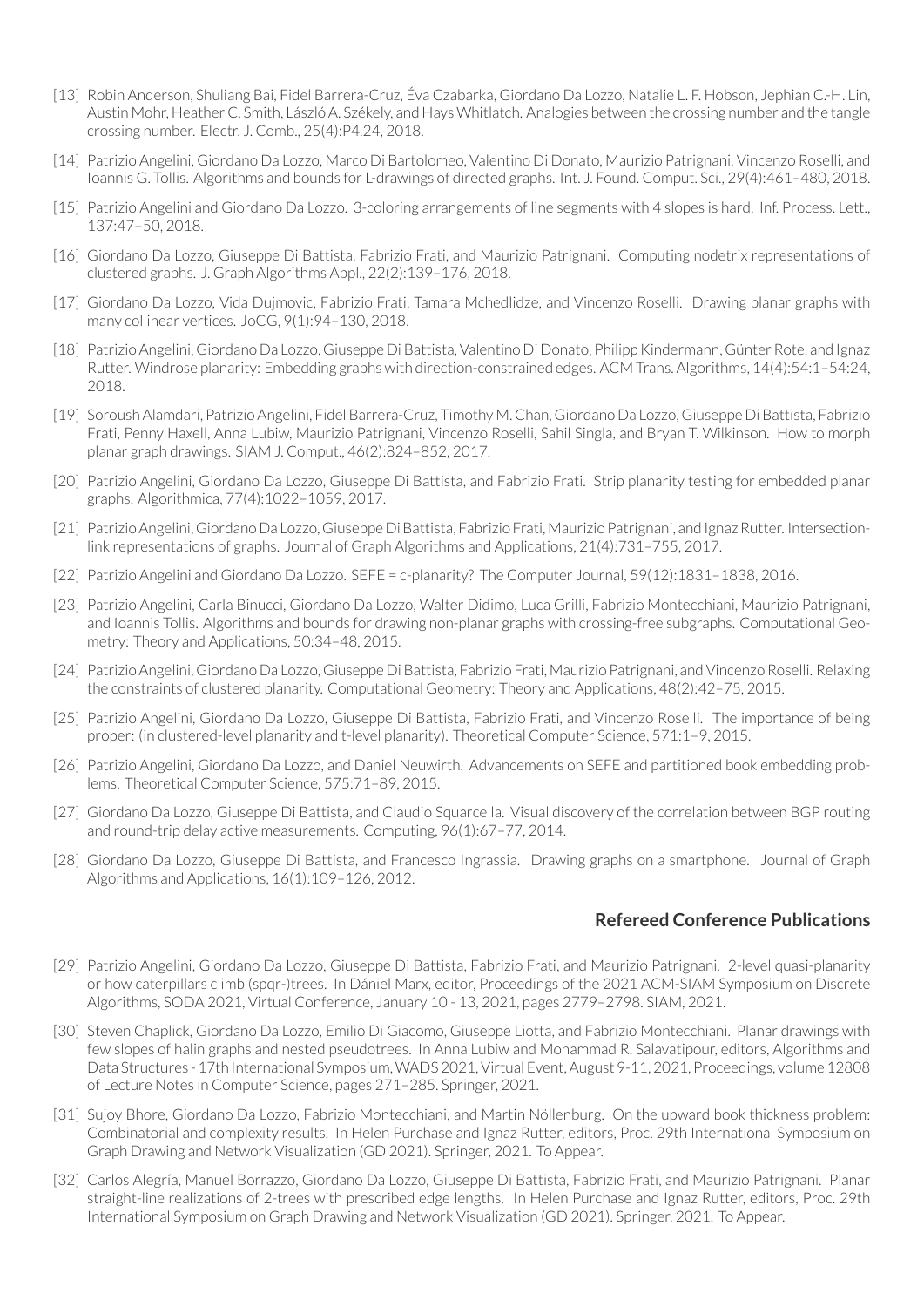- [33] Giordano Da Lozzo, Anthony D'Angelo, and Fabrizio Frati. On the area requirements of planar greedy drawings of triconnected planar graphs. In Donghyun Kim, R. N. Uma, Zhipeng Cai, and Dong Hoon Lee, editors, Computing and Combinatorics - 26th International Conference, COCOON 2020, Atlanta, GA, USA, August 29-31, 2020, Proceedings, volume 12273 of LNCS, pages 435–447. Springer, 2020.
- [34] MichaelA.Bekos,GiordanoDa Lozzo, SvenjaGriesbach,MartinGronemann, FabrizioMontecchiani, andChrysanthiN.Raftopoulou. Book embeddings of nonplanar graphs with small faces in few pages. In Sergio Cabello and Danny Z. Chen, editors, 36th International Symposiumon ComputationalGeometry, SoCG2020, June 23-26, 2020,Zürich, Switzerland, volume 164 of LIPIcs, pages 16:1-16:17. Schloss Dagstuhl - Leibniz-Zentrum für Informatik, 2020.
- [35] Giordano Da Lozzo, David Eppstein, Michael T. Goodrich, and Siddharth Gupta. C-planarity testing of embedded clustered graphs with bounded dual carving-width. In Bart M. P. Jansen and Jan Arne Telle, editors, 14th International Symposium on Parameterized and Exact Computation, IPEC 2019, September 11-13, 2019, Munich, Germany, volume 148 of LIPIcs, pages 9:1-9:17. Schloss Dagstuhl - Leibniz-Zentrum für Informatik, 2019. *Best paper*.
- [36] Juan José Besa Vial, Giordano Da Lozzo, and Michael T. Goodrich. Computing k-modal embeddings of planar digraphs. In Michael A. Bender, Ola Svensson, and Grzegorz Herman, editors, 27th Annual European Symposium on Algorithms, ESA 2019, September 9-11, 2019, Munich/Garching, Germany, volume 144 of LIPIcs, pages 19:1–19:16. Schloss Dagstuhl - Leibniz-Zentrum für Informatik, 2019.
- [37] Manuel Borrazzo, Giordano Da Lozzo, Fabrizio Frati, and Maurizio Patrignani. Graph stories in small area. In Daniel Archambault and Csaba D. Tóth, editors, Graph Drawing and Network Visualization - 27th International Symposium, GD 2019, Prague, Czech Republic, September 17-20, 2019, Proceedings, volume 11904 of LNCS, pages 545–558. Springer, 2019.
- [38] Patrizio Angelini, Steven Chaplick, Sabine Cornelsen, Giordano Da Lozzo, and Vincenzo Roselli. Morphing contact representations of graphs. In Gill Barequet and Yusu Wang, editors, 35th International Symposium on Computational Geometry, SoCG 2019, June 18-21, 2019, Portland, Oregon, USA., volume 129 of LIPIcs, pages 10:1–10:16. Schloss Dagstuhl - Leibniz-Zentrum fuer Informatik, 2019.
- [39] Carla Binucci, Giordano Da Lozzo, Emilio Di Giacomo, Walter Didimo, Tamara Mchedlidze, and Maurizio Patrignani. Upward book embeddings of st-graphs. In Gill Barequet and Yusu Wang, editors, 35th International Symposium on Computational Geometry, SoCG2019, June18-21,2019,Portland,Oregon,USA., volume129of LIPIcs, pages13:1–13:22. SchlossDagstuhl - Leibniz-Zentrum fuer Informatik, 2019.
- [40] Giordano Da Lozzo and Ignaz Rutter. Reaching 3-connectivity via edge-edge additions. In Charles J. Colbourn, Roberto Grossi, and Nadia Pisanti, editors, Combinatorial Algorithms - 30th International Workshop, IWOCA 2019, Pisa, Italy, July 23-25, 2019, Proceedings, volume 11638 of LNCS, pages 175–187. Springer, 2019.
- [41] Fidel Barrera-Cruz, Manuel Borrazzo, Giordano Da Lozzo, Giuseppe Di Battista, Fabrizio Frati, Maurizio Patrignani, and Vincenzo Roselli. How to morph a tree on a small grid. In Zachary Friggstad, Jörg-Rüdiger Sack, and Mohammad R. Salavatipour, editors, Algorithms and Data Structures - 16th International Symposium, WADS 2019, Edmonton, AB, Canada, August 5-7, 2019, Proceedings, volume 11646 of LNCS, pages 57–70. Springer, 2019.
- [42] Giordano Da Lozzo, Giuseppe Di Battista, and Fabrizio Frati. Extending upward planar graph drawings. In Zachary Friggstad, Jörg-Rüdiger Sack, and Mohammad R. Salavatipour, editors, Algorithms and Data Structures - 16th International Symposium, WADS 2019, Edmonton, AB, Canada, August 5-7, 2019, Proceedings, volume 11646 of LNCS, pages 339–352. Springer, 2019.
- [43] Giordano Da Lozzo, Giuseppe Di Battista, Fabrizio Frati, Maurizio Patrignani, and Vincenzo Roselli. Upward planar morphs. In Therese C. Biedl and Andreas Kerren, editors, Graph Drawing and Network Visualization - 26th International Symposium, GD 2018, Barcelona, Spain, September 26-28, 2018, Proceedings, volume 11282 of LNCS, pages 92–105. Springer, 2018.
- [44] Giordano Da Lozzo and Ignaz Rutter. Approximation algorithms for facial cycles in planar embeddings. In Wen-Lian Hsu, Der-Tsai Lee, and Chung-Shou Liao, editors, 29th International Symposium on Algorithms and Computation, ISAAC 2018, December 16-19, 2018, Jiaoxi, Yilan, Taiwan, volume 123 of LIPIcs, pages 41:1–41:13. Schloss Dagstuhl - Leibniz-Zentrum fuer Informatik, 2018.
- [45] Giordano Da Lozzo, David Eppstein, Michael T. Goodrich, and Siddharth Gupta. Subexponential-time and FPT algorithms for embedded flat clustered planarity. In Andreas Brandstädt, Ekkehard Köhler, and Klaus Meer, editors, Graph-Theoretic Concepts in Computer Science - 44th International Workshop, WG 2018, Cottbus, Germany, June 27-29, 2018, Proceedings, volume 11159 of LNCS, pages 111–124. Springer, 2018.
- [46] Giordano Da Lozzo, William E. Devanny, David Eppstein, and Timothy Johnson. Square-contact representations of partial 2-trees and triconnected simply-nested graphs. In ISAAC, volume 92 of LIPIcs, pages 24:1–24:14. Schloss Dagstuhl- Leibniz-Zentrum fuer Informatik, 2017.
- [47] Steven Chaplick, Markus Chimani, Sabine Cornelsen, Giordano Da Lozzo, Martin Nöllenburg, Maurizio Patrignani, Ioannis G. Tollis, and Alexander Wolff. Planarl-drawings of directed graphs. In Graph Drawing, volume 10692 of LNCS, pages 465–478. Springer, 2017.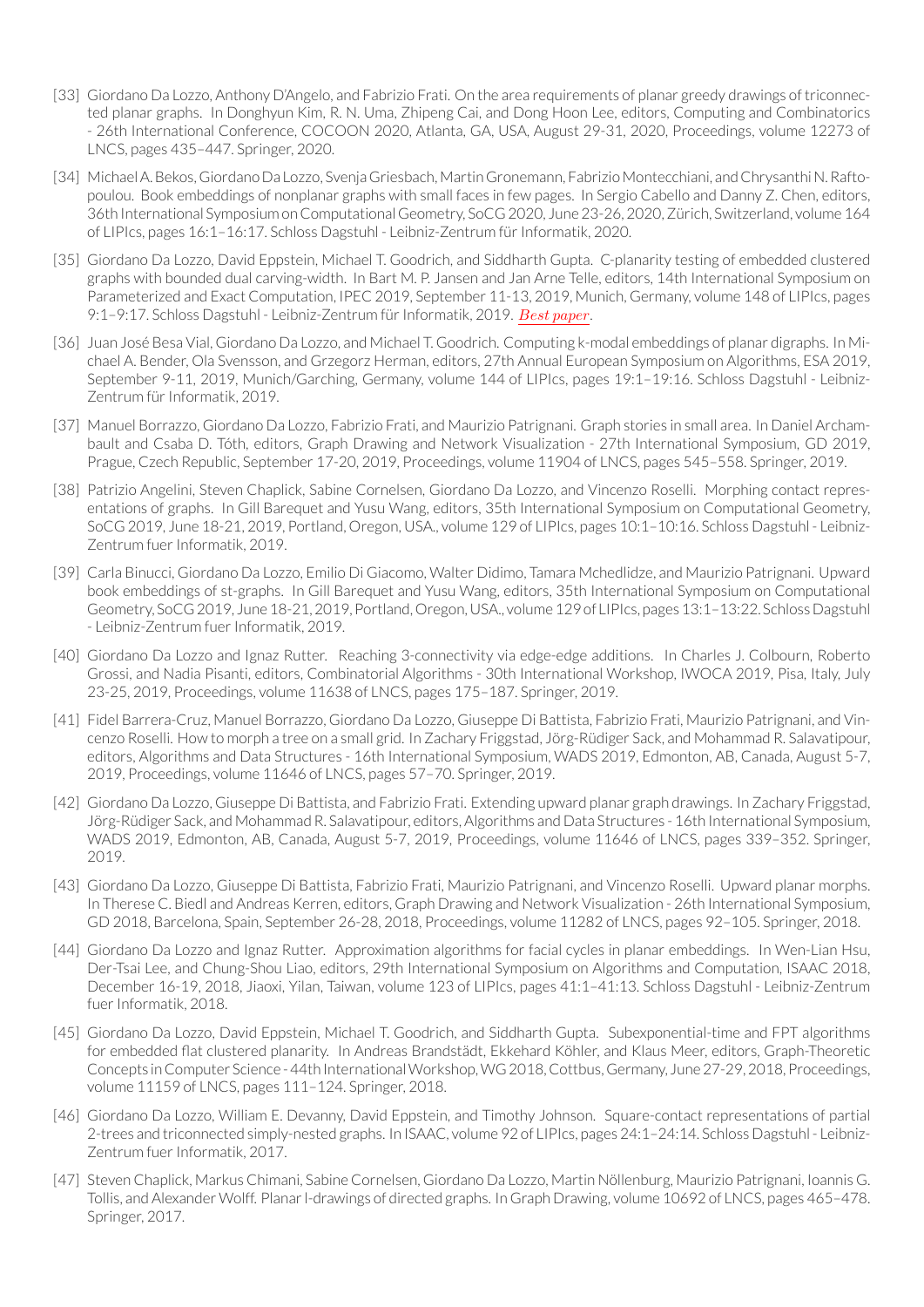- [48] PatrizioAngelini, MichaelA.Bekos, Franz J.Brandenburg, GiordanoDa Lozzo, GiuseppeDiBattista,WalterDidimo, Giuseppe Liotta, Fabrizio Montecchiani, and Ignaz Rutter. On the relationship between k-planar and k-quasi-planar graphs. In WG, volume 10520 of LNCS, pages 59–74. Springer, 2017.
- [49] PatrizioAngelini, MichaelA.Bekos, Franz J.Brandenburg, GiordanoDa Lozzo, GiuseppeDiBattista,WalterDidimo, Giuseppe Liotta, Fabrizio Montecchiani, and Ignaz Rutter. On the relationship between k-planar and k-quasi planar graphs. In (Informal) Proceedings of the 33rd European Workshop on Computational Geometry, Malmo, Sweden, April 5-7, 2017, 2017.
- [50] Giordano Da Lozzo, Anthony D'Angelo, and Fabrizio Frati. On planar greedy drawings of 3-connected planar graphs. In Symposium on Computational Geometry, volume 77 of LIPIcs, pages 33:1–33:16. Schloss Dagstuhl - Leibniz-Zentrum fuer Informatik, 2017.
- [51] Patrizio Angelini and Giordano Da Lozzo. Clustered planarity with pipes. In Seok-Hee Hong, editor, 27th International Symposium on Algorithms and Computation, ISAAC 2016, December 12-14, 2016, Sydney, Australia, volume 64 of LIPIcs, pages 13:1-13:13. Schloss Dagstuhl - Leibniz-Zentrum fuer Informatik, 2016.
- [52] Giordano Da Lozzo, Vida Dujmovic, Fabrizio Frati, Tamara Mchedlidze, and Vincenzo Roselli. Drawing planar graphs with many collinear vertices. In Graph Drawing, volume 9801 of LNCS, pages 152–165. Springer, 2016.
- [53] Giordano Da Lozzo, Giuseppe Di Battista, Fabrizio Frati, and Maurizio Patrignani. Computing nodetrix representations of clustered graphs. In Graph Drawing, volume 9801 of LNCS, pages 107–120. Springer, 2016.
- [54] Patrizio Angelini, Steven Chaplick, Sabine Cornelsen, Giordano Da Lozzo, Giuseppe Di Battista, Peter Eades, Philipp Kindermann, Jan Kratochvíl, Fabian Lipp, and Ignaz Rutter. Simultaneous orthogonal planarity. In Graph Drawing, volume 9801 of LNCS, pages 532–545. Springer, 2016.
- [55] Patrizio Angelini, Giordano Da Lozzo, Giuseppe Di Battista, Fabrizio Frati, Maurizio Patrignani, and Ignaz Rutter. Beyond Level Planarity. In Graph Drawing, volume 9801 of LNCS, pages 482–495. Springer, 2016.
- [56] PatrizioAngelini, Giordano Da Lozzo, Giuseppe DiBattista,Valentino Di Donato, PhilippKindermann, GünterRote, and Ignaz Rutter. Windrose planarity: Embedding graphs with direction-constrained edges. In SODA, pages 985–996. SIAM, 2016.
- [57] Patrizio Angelini, Giordano Da Lozzo, Marco Di Bartolomeo, Valentino Di Donato, Maurizio Patrignani, Vincenzo Roselli, and Ioannis G. Tollis. L-drawings of directed graphs. In SOFSEM, LNCS. *Best paper*.
- [58] Patrizio Angelini, Giordano Da Lozzo, Fabrizio Frati, Anna Lubiw, Maurizio Patrignani, and Vincenzo Roselli. Optimal morphs of convex drawings. In Lars Arge and János Pach, editors, 31st International Symposium on Computational Geometry, SoCG 2015, June 22-25, 2015, Eindhoven, The Netherlands, volume 34 of LIPIcs, pages 126–140. Schloss Dagstuhl - Leibniz-Zentrum fuer Informatik, 2015.
- [59] Giordano Da Lozzo and Ignaz Rutter. Planarity of streamed graphs. In Algorithms and Complexity 9th International Conference, CIAC 2015, Paris, France, May 20-22, 2015. Proceedings, LNCS, pages 153–166, 2015.
- [60] Patrizio Angelini, Giordano Da Lozzo, Giuseppe Di Battista, Fabrizio Frati, Maurizio Patrignani, and Ignaz Rutter. Intersectionlink representations of graphs. In Graph Drawing - 23nd International Symposium, GD 2015, Los Angeles, CA, September 24-26, 2015, Revised Selected Papers, LNCS, pages 217–230, 2015.
- [61] Giordano Da Lozzo, Marco Di Bartolomeo, Maurizio Patrignani, Giuseppe Di Battista, Davide Cannone, and Sergio Tortora. Drawing georeferencedgraphs - combining graphdrawing andgeographicdata. InJoséBraz,AndreasKerren, andLars Linsen, editors, IVAPP 2015 - Proceedings of the 6th International Conference on Information Visualization Theory and Applications, Berlin, Germany, 11-14 March, 2015., pages 109–116. SciTePress, 2015.
- [62] Patrizio Angelini, Giordano Da Lozzo, Giuseppe Di Battista, Fabrizio Frati, and Vincenzo Roselli. The importance of being proper: (in clustered-level planarity and t-level planarity). In Christian A. Duncan and Antonios Symvonis, editors, Graph Drawing - 22nd International Symposium, GD 2014, Würzburg, Germany, September 24-26, 2014, Revised Selected Papers, volume 8871 of LNCS, pages 246–258. Springer, 2014.
- [63] Patrizio Angelini, Giordano Da Lozzo, Marco Di Bartolomeo, Giuseppe Di Battista, Seok-Hee Hong, Maurizio Patrignani, and Vincenzo Roselli. Anchored drawings of planar graphs. In Graph Drawing - 22nd International Symposium, GD 2014, Würzburg, Germany, September 24-26, 2014, Revised Selected Papers, LNCS, pages 404–415, 2014.
- [64] Patrizio Angelini, Giordano Da Lozzo, Giuseppe Di Battista, Fabrizio Frati, Maurizio Patrignani, and Vincenzo Roselli. Morphing planar graph drawings optimally. In Automata, Languages, and Programming - 41st International Colloquium, ICALP 2014, Copenhagen, Denmark, July 8-11, 2014, Proceedings, Part I, LNCS, pages 126–137, 2014.
- [65] Giordano Da Lozzo, Vít Jelínek, Jan Kratochvíl, and Ignaz Rutter. Planar embeddings with small and uniform faces. In Algorithms and Computation - 25th International Symposium, ISAAC 2014, Jeonju, Korea, December 15-17, 2014, Proceedings, LNCS, pages 633–645, 2014.